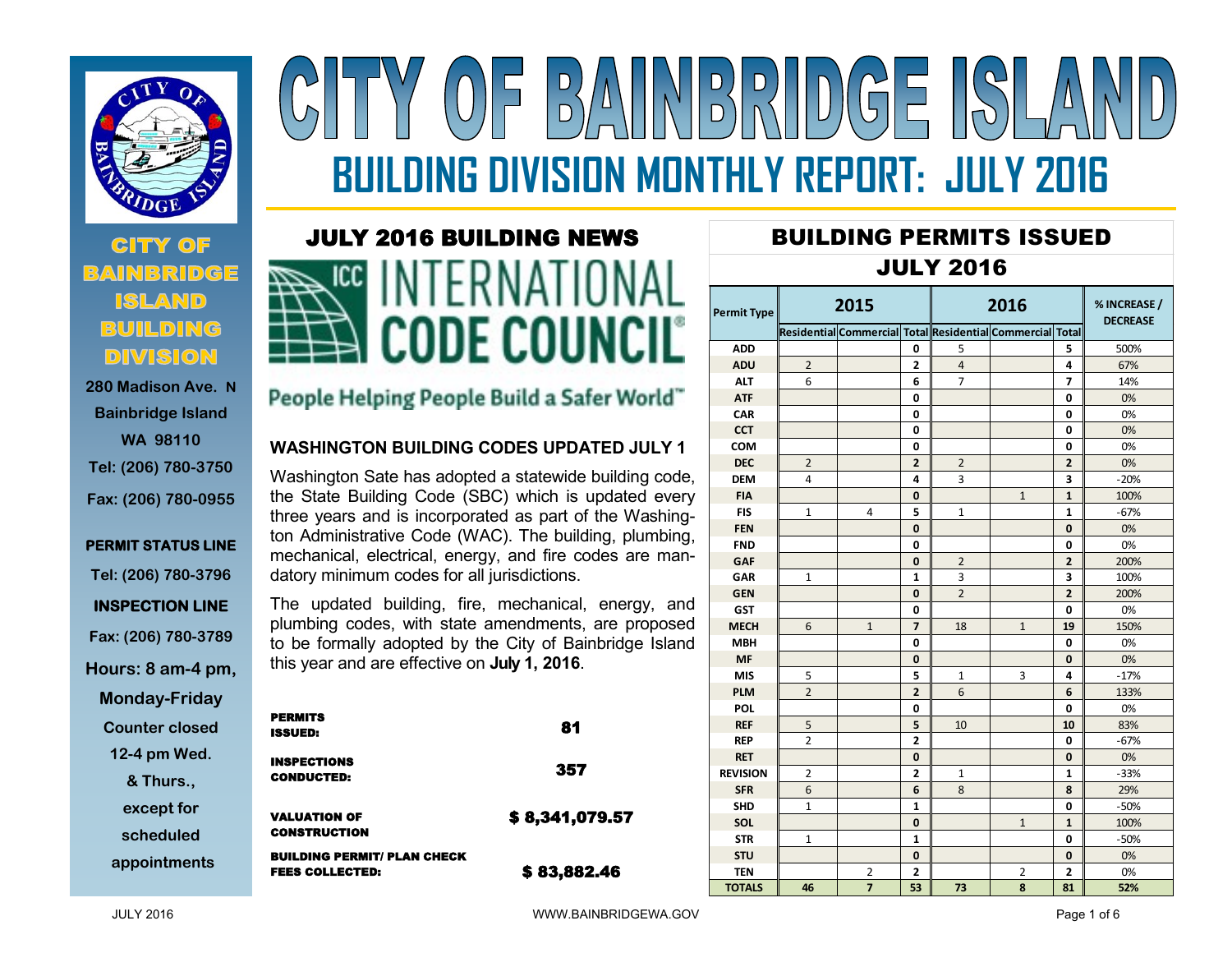| <b>Permits Issued</b>                            |                      |                                                  |                                                                                                                                                                    |                                                   |             |                |  |  |
|--------------------------------------------------|----------------------|--------------------------------------------------|--------------------------------------------------------------------------------------------------------------------------------------------------------------------|---------------------------------------------------|-------------|----------------|--|--|
| <b>Permit Type</b>                               | <b>Permit Number</b> | <b>Applicant</b>                                 | <b>Project Description</b>                                                                                                                                         | <b>Project Address</b>                            | Date Issued | Valuation      |  |  |
| Commercial Fire Alarm System                     | BLD21587FIA          | THE OLD HARDWARE STORE LLC                       | Replacement of and Revision to Existing Fire Alarm<br>System                                                                                                       | 240 WINSLOW WAY<br>E                              | 07/11/2016  | \$7,000.00     |  |  |
| <b>Commercial Fire Alarm System Total: 1</b>     |                      |                                                  |                                                                                                                                                                    |                                                   |             | \$7,000.00     |  |  |
| <b>Commercial Mechanical</b>                     | BLD21670             | <b>BAINBRIDGE ISLAND CITY OF</b>                 | New ductless heat pump for Sewer Plant                                                                                                                             | 1220 DONALD PL<br><b>NE</b>                       | 07/06/2016  |                |  |  |
| <b>Commercial Mechanical Total: 1</b>            |                      |                                                  |                                                                                                                                                                    |                                                   |             | \$0.00         |  |  |
| <b>Commercial Miscellaneous</b>                  | BLD21536             |                                                  | Replace existing Fan Coil and Condensing unit with<br>US WEST COMMUNICATIONS INC new. Modify existing duct, install louvers, equipment<br>screening and structual. | 783 Madison Ave N                                 | 07/19/2016  | \$143,000.00   |  |  |
| <b>Commercial Miscellaneous</b>                  | BLD21703             | <b>BAINBRIDGE ISLAND FIRE</b><br><b>DISTRICT</b> | Install 2 temporary (16-18 months) soft shell tent<br>shelters to house fire apparatus during construction.                                                        | 7934 NE BUCKLIN<br><b>HILL RD</b>                 | 07/20/2016  | \$540.00       |  |  |
| <b>Commercial Miscellaneous</b>                  | <b>BLD21704</b>      | FIRE DIST 02 (BAINBRIDGE IS)                     | Install 7 temporary (16-18 months) soft shell tent<br>shelters to house fire apparatus during construction.                                                        | 12985 PHELPS RD<br><b>NE</b>                      | 07/20/2016  | \$1.890.00     |  |  |
| <b>Commercial Miscellaneous Total: 3</b>         |                      |                                                  |                                                                                                                                                                    |                                                   |             | \$145,430.00   |  |  |
| <b>Commercial Solar Panels</b>                   | BLD21664             | Power Trip Energy Corp                           | Install new 2.07kw grid-tied, roof-mounted photovoltaic 7969 WEAVER RD<br>solar electric system.                                                                   | <b>NW</b>                                         | 07/01/2016  | \$9,000.00     |  |  |
| <b>Commercial Solar Panels Total: 1</b>          |                      |                                                  |                                                                                                                                                                    |                                                   |             | \$9,000.00     |  |  |
| <b>Commercial Tenant Improvement</b>             | BLD21223             | BRANDT JAMES A & LINDA                           | Remodel 1st Floor of the "Green Building".                                                                                                                         | 12681 Miller Rd                                   | 07/12/2016  | \$170,000.00   |  |  |
| <b>Commercial Tenant Improvement</b>             | BLD21348             | BAINBRIDGE ISLAND PHYSICAL<br><b>THERAPY</b>     | T.I.                                                                                                                                                               | 101 JACOLET LN<br><b>NW</b>                       | 07/26/2016  | \$125,000.00   |  |  |
| <b>Commercial Tenant Improvement 2</b><br>Total: |                      |                                                  |                                                                                                                                                                    |                                                   |             | \$295,000.00   |  |  |
| <b>Residential Addition</b>                      | BLD21529             | COUSINS NINA L & ROBERT F                        | Adding 552 sq. ft. for new Family Room and Office.<br>And new 384 sq. ft. deck.                                                                                    | 11027 Manitou Beach 07/14/2016<br>Dr NE           |             | \$93,963.12    |  |  |
| <b>Residential Addition</b>                      | BLD21630             | SIGMOND DAVID & PHYLLIS                          | Add 532sqft of living area to include new kitchen and<br>dining room. Add 448 sqft of new garage area.                                                             | 11730 Kirk Ave NE                                 | 07/22/2016  | \$109,566.52   |  |  |
| <b>Residential Addition</b>                      | <b>BLD21524</b>      | <b>TRUSTEES</b>                                  | CROKER THOMAS R & LUANNE C ** See PLN50345** remodel of 1956 home with<br>addition of 189 Sq ft.                                                                   | 5578 NE FLETCHER<br><b>LNDG</b>                   | 07/25/2016  | \$200,000,00   |  |  |
| <b>Residential Addition</b>                      | BLD21459             | PROVASNIK IRVIN E &<br>ROCKWELL SHARON R         | Build new detached garage with ADU above                                                                                                                           | 9212 NE Valley RD                                 | 07/25/2016  | \$132,330.44   |  |  |
| <b>Residential Addition</b>                      | <b>BLD21573</b>      | ROGERS BENJAMIN P & DEBRA L                      | Interior remodel including the construction of 343 sq. ft.<br>on 2nd floor to new bedroom!                                                                         | 10737 NE OLD<br><b>CREOSOTE HILL</b><br><b>RD</b> | 07/28/2016  | \$20,000.00    |  |  |
| <b>Residential Addition Total: 5</b>             |                      |                                                  |                                                                                                                                                                    |                                                   |             | \$555,860.08   |  |  |
| <b>Residential Accessory Dwelling Unit</b>       | BLD21556             | <b>BURKE SANDRA M</b>                            | Existing 2nd story, converting to ADU. Creating new<br>bathroom & 2nd Story deck.                                                                                  | 10050 NE Winthers<br>Rd                           | 07/12/2016  | \$30,000.00    |  |  |
| Residential Accessory Dwelling Unit              | BLD21452             | CONRAD PHILIP F KELLY JR                         | Construct new two story garage with ADU. Garage<br>888sqft, ADU 883aqft.                                                                                           | 7424 NE Abies Dr                                  | 07/12/2016  | \$190,506.53   |  |  |
| Residential Accessory Dwelling Unit              | <b>BLD21490 ADU</b>  | CHYMIY THOMAS M & ANDREA L                       | Building new SFR, ADU and Attached garage.                                                                                                                         | 10580 FALK RD NE 07/13/2016                       |             | \$835,067.59   |  |  |
| Residential Accessory Dwelling Unit              | <b>BLD21360 ADU</b>  | PARADIS NICHOLAS B &<br>HEATHER L STUART MOORE   | Build new SFR and ADU                                                                                                                                              | 9760 OLYMPUS<br>BEACH RD NE                       | 07/21/2016  | \$109,846.21   |  |  |
| Residential Accessory Dwelling Unit 4<br>Total:  |                      |                                                  |                                                                                                                                                                    |                                                   |             | \$1,165,420.33 |  |  |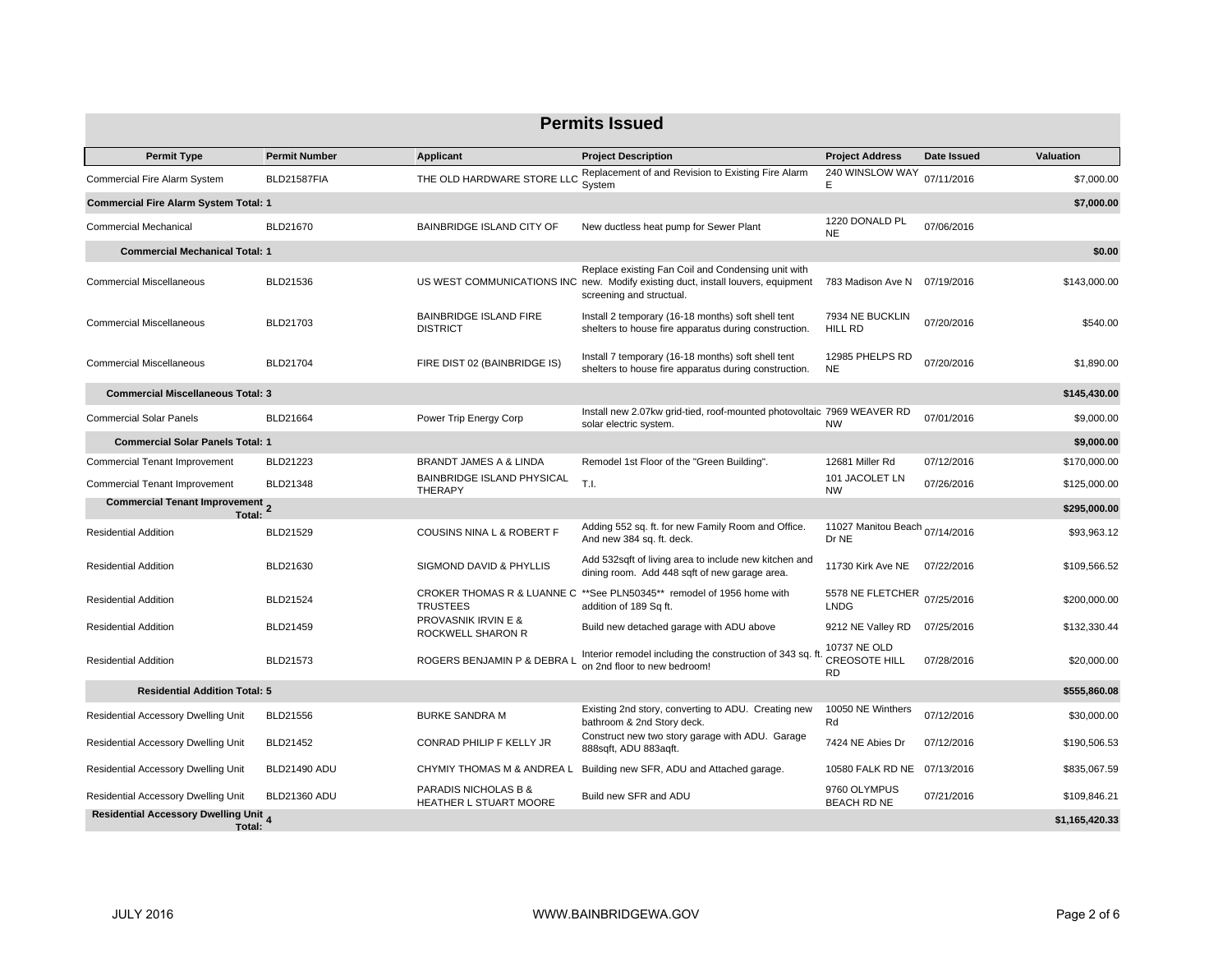| <b>Permits Issued</b>                         |                      |                                                       |                                                                                                                                                           |                                           |             |                |  |  |
|-----------------------------------------------|----------------------|-------------------------------------------------------|-----------------------------------------------------------------------------------------------------------------------------------------------------------|-------------------------------------------|-------------|----------------|--|--|
| <b>Permit Type</b>                            | <b>Permit Number</b> | Applicant                                             | <b>Project Description</b>                                                                                                                                | <b>Project Address</b>                    | Date Issued | Valuation      |  |  |
| <b>Residential Alteration</b>                 | BLD21673             | KLEIN KENNETH B & ANNE<br><b>RITCHIE</b>              | Remove and replace 5 windows. None in Bedrooms.                                                                                                           | 7470 NE MANUAL<br><b>RD</b>               | 07/07/2016  | \$3,000.00     |  |  |
| <b>Residential Alteration</b>                 | BLD21496             | <b>LARSON JAY</b>                                     | Remodel existing laundry and master suite within<br>existing footprint. No change to exterior or exterior<br>walls.                                       | 7230 Madrona Dr NE 07/08/2016             |             | \$70,000.00    |  |  |
| <b>Residential Alteration</b>                 | BLD21683             | WINSLOW COHOUSING GROUP                               | Replace sinige window in bathroom                                                                                                                         | 353 WALLACE WAY<br><b>NW</b>              | 07/11/2016  | \$300.00       |  |  |
| <b>Residential Alteration</b>                 | BLD21663             | <b>LAGERLOEF GARY</b>                                 | Remove existing kitchen cabinets and appliances,<br>modify two windows, install new cabinets and<br>appliances.                                           | 10426 NE South<br>Beach Dr                | 07/20/2016  | \$15,012.70    |  |  |
| <b>Residential Alteration</b>                 | BLD21291             | OLD MILL PLACE PROPERTIES<br><b>LLC</b>               | Aleration/Remodel of existing 4,864 sq. ft. 2-story<br>structure.                                                                                         | 9303 EUCLID AVE<br><b>NE</b>              | 07/20/2016  | \$1,500,000.00 |  |  |
| <b>Residential Alteration</b>                 | BLD21695             | NUNN JACK H & SUSAN<br><b>SWANNACK</b>                | Demo and replace existing 344sqft family room,<br>structural modifications to 344sqft study below, replace<br>decking and railing outside of family room. | 7764 NE Hidden<br>Cove Rd                 | 07/21/2016  | \$64,000.00    |  |  |
| <b>Residential Alteration</b>                 | BLD21528             | MCLAUGHLIN KIMBERLY & JACK                            | Adding new entry/porch, replace windows and<br>Remodel master bathroom.                                                                                   | 11150 NE Wing Point 07/29/2016<br>Dr      |             | \$70,000.00    |  |  |
| <b>Residential Alteration Total: 7</b>        |                      |                                                       |                                                                                                                                                           |                                           |             | \$1,722,312.70 |  |  |
| <b>Residential Deck</b>                       | BLD21478             | <b>COMSTOCK STEPHEN J &amp;</b><br><b>CHRISTINA L</b> | New construction of 28 by 12 deck                                                                                                                         | 6186 NE Lariat Loop 07/08/2016            |             | \$7,106.40     |  |  |
| <b>Residential Deck</b>                       | BLD21694             | <b>SCHEER MARKOS &amp; HILLARY</b><br>ANNE            | Construct decks on side of home, upper and lower.                                                                                                         | 11507 Astor Court<br><b>NE</b>            | 07/15/2016  | \$26,056.80    |  |  |
| <b>Residential Deck Total: 2</b>              |                      |                                                       |                                                                                                                                                           |                                           |             | \$33,163.20    |  |  |
| <b>Residential Demolition</b>                 | BLD21600             | PILAND, RON AND AMY                                   | Demolition of existing 1936 structure                                                                                                                     | 11157 Battle Point Dr<br><b>NE</b>        | 07/08/2016  |                |  |  |
| <b>Residential Demolition</b>                 | BLD21601             | <b>LANT LARA NANETTE</b>                              | Demo of existing 1350 sqft historic cabin                                                                                                                 | **NO SITUS<br>ADDRESS **                  | 07/15/2016  |                |  |  |
| <b>Residential Demolition</b>                 | BLD21702             | BECKMANN DARRYL & LYON<br><b>SHEILA</b>               | Complete demo of burned house                                                                                                                             | 12248 Peterson Hill<br>Rd NE              | 07/19/2016  |                |  |  |
| <b>Residential Demolition Total: 3</b>        |                      |                                                       |                                                                                                                                                           |                                           |             | \$0.00         |  |  |
| <b>Residential Fire Sprinkler System</b>      | BLD21579             | SUNDBERG WAYNE & KATHLEEN Install new residential FIS |                                                                                                                                                           | 5128 ROCKAWAY<br><b>BEACH RD NE</b>       | 07/15/2016  | \$33,000.00    |  |  |
| Residential Fire Sprinkler System 1<br>Total: |                      |                                                       |                                                                                                                                                           |                                           |             | \$33,000.00    |  |  |
| Residential Grading and Fill                  | <b>BLD21467</b>      | HARBOR CUSTOM HOMES LLC                               | Grade & Fill of approx 99 cy for new driveway access<br>to all three lots.                                                                                | 11215 Battle Point Dr 07/11/2016<br>NE    |             |                |  |  |
| Residential Grading and Fill                  | <b>BLD21535GAF</b>   | MERRIMAN HUGH G MD TRUST                              | GAF of less than 50 cy for new septic system to build<br>new SFR with Attached Garage.                                                                    | 9740 NE CHARISMA 07/29/2016<br><b>CIR</b> |             |                |  |  |
| <b>Residential Grading and Fill Total: 2</b>  |                      |                                                       |                                                                                                                                                           |                                           |             | \$0.00         |  |  |
| <b>Residential Garage</b>                     | BLD21389GAR          | CONARD, EMILY & JOEL                                  | Building a new Detached GARAGE with a SFR (See<br>BLD21389SFR)                                                                                            | 10242 NE DARDEN<br>LN                     | 07/01/2016  |                |  |  |
| <b>Residential Garage</b>                     | <b>BLD21360 GAR</b>  | PARADIS NICHOLAS B &<br>HEATHER L STUART MOORE        | Build new SFR and ADU                                                                                                                                     | 9760 OLYMPUS<br><b>BEACH RD NE</b>        | 07/21/2016  | \$44,805.20    |  |  |
| <b>Residential Garage</b>                     | BLD21318             | SPARKS MARK L & CYNTHIA J                             | New 3-car garage with storage above                                                                                                                       | 7029 NE Dolphin Dr 07/26/2016             |             | \$150,948.00   |  |  |
| <b>Residential Garage Total: 3</b>            |                      |                                                       |                                                                                                                                                           |                                           |             | \$195.753.20   |  |  |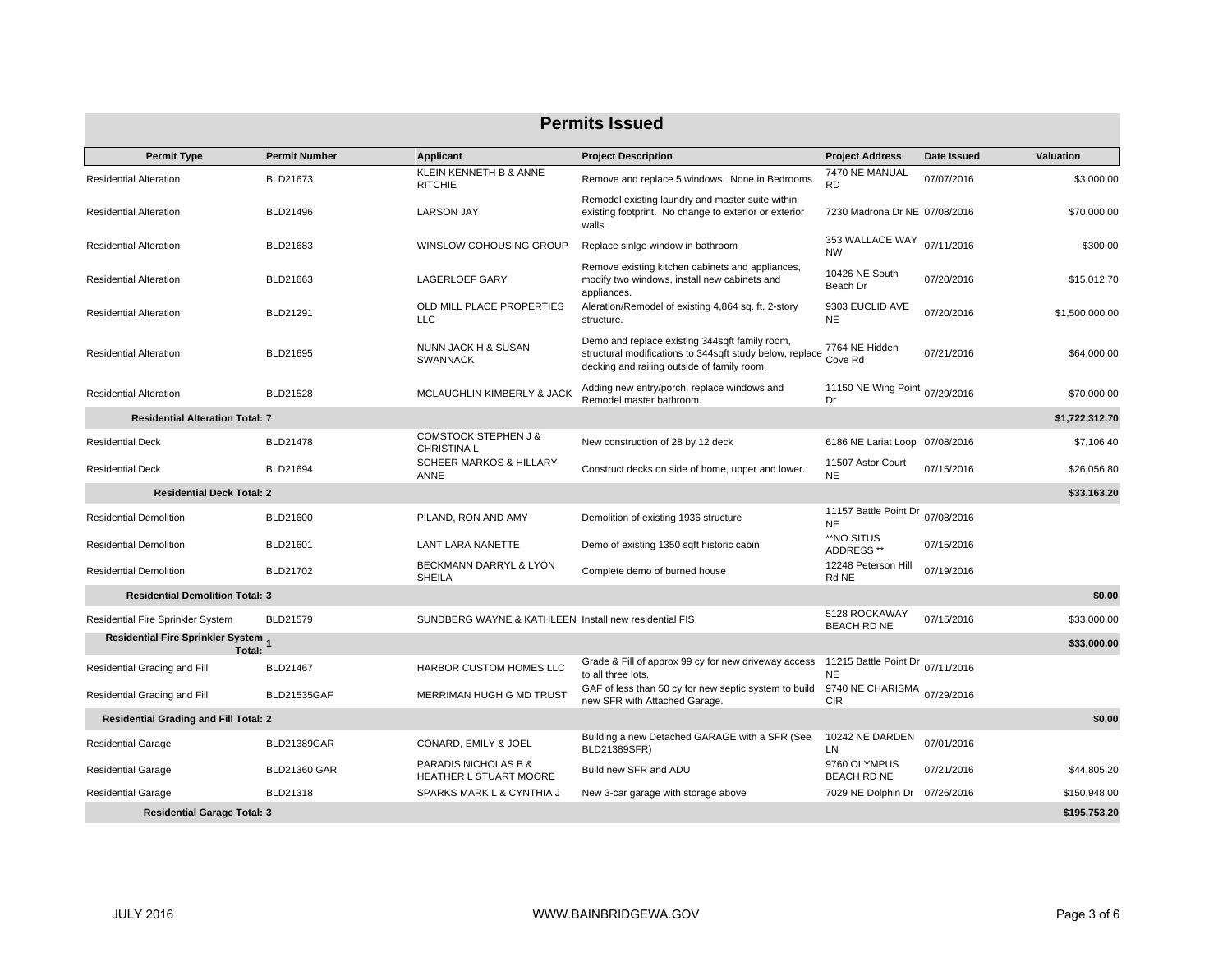| <b>Permits Issued</b>                     |                      |                                                                     |                                                                                         |                                        |             |                  |  |  |
|-------------------------------------------|----------------------|---------------------------------------------------------------------|-----------------------------------------------------------------------------------------|----------------------------------------|-------------|------------------|--|--|
| <b>Permit Type</b>                        | <b>Permit Number</b> | Applicant                                                           | <b>Project Description</b>                                                              | <b>Project Address</b>                 | Date Issued | <b>Valuation</b> |  |  |
| <b>Residential Generator</b>              | BLD21690             |                                                                     | MAYNE CHARLIE E & FLORENCE Installing new 500 gallon LP Tank for new 20kW<br>Generator. | 10033 Edgecombe PI<br><b>NE</b>        | 07/12/2016  |                  |  |  |
| <b>Residential Generator</b>              | BLD21711             | WHITE ANTHONY E                                                     | Installing new 22kW LP Fueled Generator.                                                | 7800 NE West Port<br>Madison Rd        | 07/20/2016  |                  |  |  |
| <b>Residential Generator Total: 2</b>     |                      |                                                                     |                                                                                         |                                        |             | \$0.00           |  |  |
| <b>Residential Mechanical</b>             | BLD21666             | <b>FLOWER ALINE</b>                                                 | Install new 120gal LP tank and LP cook stove.                                           | 12180 Sunrise Dr NE 07/01/2016         |             |                  |  |  |
| <b>Residential Mechanical</b>             | BLD21669             | DELFINO MARCO A                                                     | Replace existing furnace with heat pump system                                          | 11197 Killdeer Ln NE 07/05/2016        |             |                  |  |  |
| Residential Mechanical                    | BLD21671             | HENDERSON SCOTT TRUSTEE                                             | Installing 2 NEW split heat pumps for SFR                                               | 11900 NE<br>COUNTRY CLUB RD 07/06/2016 |             |                  |  |  |
| <b>Residential Mechanical</b>             | BLD21679             | <b>GARRIGUES H JACQUES &amp;</b><br><b>URSULA</b>                   | New Air handler                                                                         | 15392 Grotle Rd NE 07/08/2016          |             |                  |  |  |
| Residential Mechanical                    | BLD21684MEC          | BROWN JEFFREY M & DENISE K Installing new Cook Stove.               |                                                                                         | 7989 Walden Ln                         | 07/11/2016  |                  |  |  |
| <b>Residential Mechanical</b>             | BLD21685             | KILEY EDMUND I                                                      | Installing new 120 Gallon LP Tank and new LP<br>Fireplace Insert.                       | 521 Cherry Ave NE 07/11/2016           |             |                  |  |  |
| <b>Residential Mechanical</b>             | BLD21686             | <b>GREEN WOLTER KRISTA K &amp;</b><br><b>WOLTER KEVIN</b>           | Install new ductless heat pump                                                          | 3942 El Cimo Ln NE 07/11/2016          |             |                  |  |  |
| Residential Mechanical                    | <b>BLD21687</b>      | <b>CULP RICHARD S &amp; DIANE S</b>                                 | Install new ductless heat pump                                                          | 1815 PARADE<br><b>GROUNDS AVE NE</b>   | 07/11/2016  |                  |  |  |
| <b>Residential Mechanical</b>             | <b>BLD21688</b>      | KLASKY BENJAMIN R & TIMMINS<br>LISA M                               | Install new ductless heat pump                                                          | 245 Ihland Way NW 07/11/2016           |             |                  |  |  |
| <b>Residential Mechanical</b>             | <b>BLD21689</b>      | MYERS DAVID G & CAROL P<br><b>TRUSTEES</b>                          | Install new ductless heat pump                                                          | 7782 NE Yeomalt<br>Point Dr            | 07/11/2016  |                  |  |  |
| Residential Mechanical                    | BLD21697             | CANTWELL, MARC                                                      | Installing 2 new fireplaces with LP Starters.                                           | 7214 NE Abies Dr                       | 07/15/2016  |                  |  |  |
| Residential Mechanical                    | <b>BLD21698</b>      | MUFFOLETTO FILIPE & JOEI                                            | Replace existing heat pump                                                              | 9208 NE Sea Ray Ct 07/18/2016          |             |                  |  |  |
| <b>Residential Mechanical</b>             | BLD21710             | FRITTS DEAN M & SUSAN D                                             | Remove and Replace existing LP Hot Water Heater.                                        | 8220 Hansen Rd NE 07/20/2016           |             |                  |  |  |
| Residential Mechanical                    | BLD21723             |                                                                     | DEW CHRISTOPHER B & TRACY L Remove & Replace existing heat pump system.                 | 1768 Fort Ward Hill<br>Rd NE           | 07/28/2016  |                  |  |  |
| Residential Mechanical                    | <b>BLD21724</b>      | DUTRA SANDRA L                                                      | Installing new Ductless Heat Pump                                                       | 657 Al Dorsey Ln NW 07/28/2016         |             |                  |  |  |
| <b>Residential Mechanical</b>             | <b>BLD21725</b>      | <b>MCCLINTOCK KEITH R &amp; LENT</b><br><b>THOMASH</b>              | Installing new Ductless heat pump.                                                      | 12364 MILLER RD<br><b>NE</b>           | 07/28/2016  |                  |  |  |
| Residential Mechanical                    | BLD21726             | <b>BADZIK DAVID</b>                                                 | Remove & Replace existing air handler & Heat Pump.                                      | 9210 NE Sea Ray Ct 07/29/2016          |             |                  |  |  |
| <b>Residential Mechanical</b>             | <b>BLD21727</b>      | MCCLOUD MICHAEL & RENAE                                             | Remove & Replace existing air handler and Heat<br>Pump.                                 | 9445 NE Coral Ct                       | 07/29/2016  |                  |  |  |
| <b>Residential Mechanical Total: 18</b>   |                      |                                                                     |                                                                                         |                                        |             | \$0.00           |  |  |
| <b>Residential Miscellaneous</b>          | <b>BLD21513MIS</b>   | <b>ROBERTS SCOTT &amp;</b><br>SZARKOWITZ ROBERTS<br><b>KRISTINE</b> | Building a new approx. 7,500 sq. ft. Tennis Court<br>complete with fences all around.   | 7043 NE BERGANIO<br><b>RD</b>          | 07/19/2016  | \$65,000.00      |  |  |
| <b>Residential Miscellaneous Total: 1</b> |                      |                                                                     |                                                                                         |                                        |             | \$65,000.00      |  |  |
| <b>Residential Plumbing</b>               | BLD21667             | <b>BARTLETT LISA A TRUSTEE</b>                                      | Replace bathtub with new shower                                                         | 1812 Fort Ward Hill<br>Rd NE           | 07/01/2016  |                  |  |  |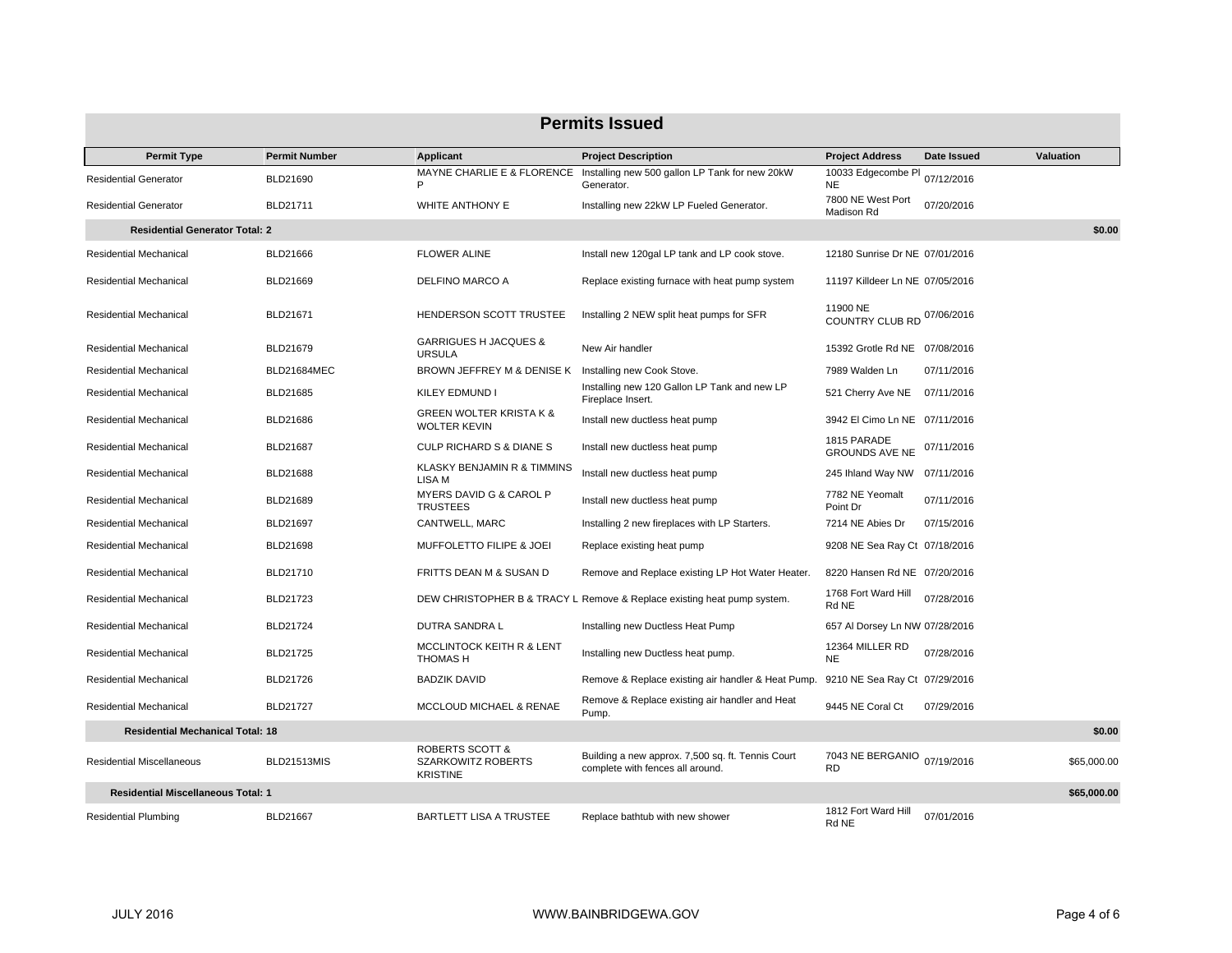| <b>Permits Issued</b>                |                      |                                                  |                                                                                                                                                         |                                              |             |                  |  |  |
|--------------------------------------|----------------------|--------------------------------------------------|---------------------------------------------------------------------------------------------------------------------------------------------------------|----------------------------------------------|-------------|------------------|--|--|
| <b>Permit Type</b>                   | <b>Permit Number</b> | Applicant                                        | <b>Project Description</b>                                                                                                                              | <b>Project Address</b>                       | Date Issued | <b>Valuation</b> |  |  |
| <b>Residential Plumbing</b>          | BLD21684             |                                                  | BROWN JEFFREY M & DENISE K Installing new Dishwasher, lavatory and shower.                                                                              | 7989 Walden Ln                               | 07/11/2016  |                  |  |  |
| <b>Residential Plumbing</b>          | BLD21706             | FROST DAVID M & VICKI A                          | Remove and replace existing Electric Hot water<br>Heater.                                                                                               | <b>15628 POINT</b><br>MONROE DR NE           | 07/19/2016  |                  |  |  |
| <b>Residential Plumbing</b>          | BLD21707             | MATTHEE JOHANNES & KAREN                         | Remove and Replace existing Hot water Heater.                                                                                                           | 4450 CRYSTAL<br>SPRINGS DR NE                | 07/19/2016  |                  |  |  |
| <b>Residential Plumbing</b>          | BLD21708             | FOX DONALD P & MADELYN E                         | Remove and Replace existing Hot water Heater.                                                                                                           | 9000 Fletcher Bay Rd 07/19/2016<br><b>NE</b> |             |                  |  |  |
| <b>Residential Plumbing</b>          | BLD21716             | BELETZ JAMES M & CURTISS<br><b>MELODY A</b>      | Replace existing sink plumbing and adding new sink                                                                                                      | 1220 Wing Point Way 07/26/2016<br><b>NE</b>  |             |                  |  |  |
| <b>Residential Plumbing Total: 6</b> |                      |                                                  |                                                                                                                                                         |                                              |             | \$0.00           |  |  |
| <b>Residential Re-Roof</b>           | BLD21692             | Pinter, Tony                                     | Remove and replace composition shingles                                                                                                                 | 1139 Cherry Ave NE 07/15/2016                |             | \$4,510.00       |  |  |
| <b>Residential Re-Roof</b>           | BLD21709             | STONE DAVID E & ROSE M                           | Remove old shake roof and replace with composition<br>and replacing OSB sheathing                                                                       | 1174 High School Rd<br><b>NE</b>             | 07/19/2016  | \$6,215.00       |  |  |
| <b>Residential Re-Roof</b>           | BLD21714             | Pinter, Tony                                     | Remove composition shingles and install standing<br>seam metal                                                                                          | 721 Park Ave NE                              | 07/22/2016  | \$2,420.00       |  |  |
| <b>Residential Re-Roof</b>           | BLD21705             | <b>HOPE ROOFING &amp;</b><br><b>CONSTRUCTION</b> | Remove/replace approx. 52 squares of roofing<br>material.                                                                                               | 9341 NE South<br>Beach Dr                    | 07/27/2016  | \$5,720.00       |  |  |
| <b>Residential Re-Roof</b>           | BLD21674             | <b>HOPE ROOFING &amp;</b><br><b>CONSTRUCTION</b> | Reroof of approx 19 squares.                                                                                                                            | 4939 NE AVALON<br>LN                         | 07/27/2016  | \$2,090.00       |  |  |
| <b>Residential Re-Roof</b>           | BLD21675             | <b>HOPE ROOFING &amp;</b><br><b>CONSTRUCTION</b> | <b>BIERDS LINDA L</b>                                                                                                                                   | 4326 NE RHODES<br><b>END</b>                 | 07/27/2016  | \$3,300.00       |  |  |
| <b>Residential Re-Roof</b>           | BLD21493             | <b>HOPE ROOFING &amp;</b><br><b>CONSTRUCTION</b> | HOYTE ERIC & VIRGINIA TRUSTEES                                                                                                                          | 1123 CHERRY AVE<br><b>NE</b>                 | 07/27/2016  | \$3,355.00       |  |  |
| <b>Residential Re-Roof</b>           | <b>BLD21531</b>      | <b>HOPE ROOFING &amp;</b><br><b>CONSTRUCTION</b> | <b>FRAWLEY PETER J</b>                                                                                                                                  | 327 Cave Ave NE                              | 07/27/2016  | \$3,300.00       |  |  |
| <b>Residential Re-Roof</b>           | BLD21576             | <b>HOPE ROOFING &amp;</b><br><b>CONSTRUCTION</b> | BURTON ALEXANDER M & AMY R                                                                                                                              | 7430 NE BAY HILL<br><b>RD</b>                | 07/27/2016  | \$4,400.00       |  |  |
| <b>Residential Re-Roof</b>           | BLD21575             | <b>HOPE ROOFING &amp;</b><br><b>CONSTRUCTION</b> | BURDETTE EARL J & KATHLEEN R                                                                                                                            | 11751 Penny PI NE                            | 07/28/2016  | \$3,300.00       |  |  |
| <b>Residential Re-Roof Total: 10</b> |                      |                                                  |                                                                                                                                                         |                                              |             | \$38,610.00      |  |  |
| Residential Single Family Residence  | BLD21389             | CONARD, EMILY & JOEL                             | Building a new SFR with Detached GARAGE (See<br>BLD21389GAR)                                                                                            | 10242 NE DARDEN<br>LN                        | 07/01/2016  | \$447,641.28     |  |  |
| Residential Single Family Residence  | BLD21327             | <b>BUERGER DANIEL ROBERT &amp;</b><br>ANN MARTHA | Building a new SFR with 1,875 sq. ft. 1st floor, 564 sq.<br>ft. 2nd floor, 214 sq. ft. basement, 624 sq. ft.<br>ATTACHED garage and a 428 sq. ft. deck. | 10612 NE VALLEY<br><b>RD</b>                 | 07/11/2016  | \$458,997.83     |  |  |
| Residential Single Family Residence  | <b>BLD21490 SFR</b>  |                                                  | CHYMIY THOMAS M & ANDREA L Building new SFR, ADU and Attached garage.                                                                                   | 10580 FALK RD NE 07/13/2016                  |             | \$835,067.59     |  |  |
| Residential Single Family Residence  | BLD21401             | <b>CLARK PAUL V &amp; JENNIFER</b>               | Building a new SFR with Attached Garage.                                                                                                                | Fletcher<br>Bay Rd.                          | 07/14/2016  | \$591,676.87     |  |  |
| Residential Single Family Residence  | BLD21301             | Hemphill, Tim                                    | New SFR                                                                                                                                                 | 2333 Soundview Dr<br><b>NE</b>               | 07/14/2016  | \$295,777.72     |  |  |
| Residential Single Family Residence  | BLD18123REV-1        | <b>DECKER SHAUNA</b>                             | Rev-1 SFR Decker Residence (formerly Port Blakely<br>Properties)                                                                                        | 10555 NE SEABORN 07/15/2016<br><b>RD</b>     |             |                  |  |  |